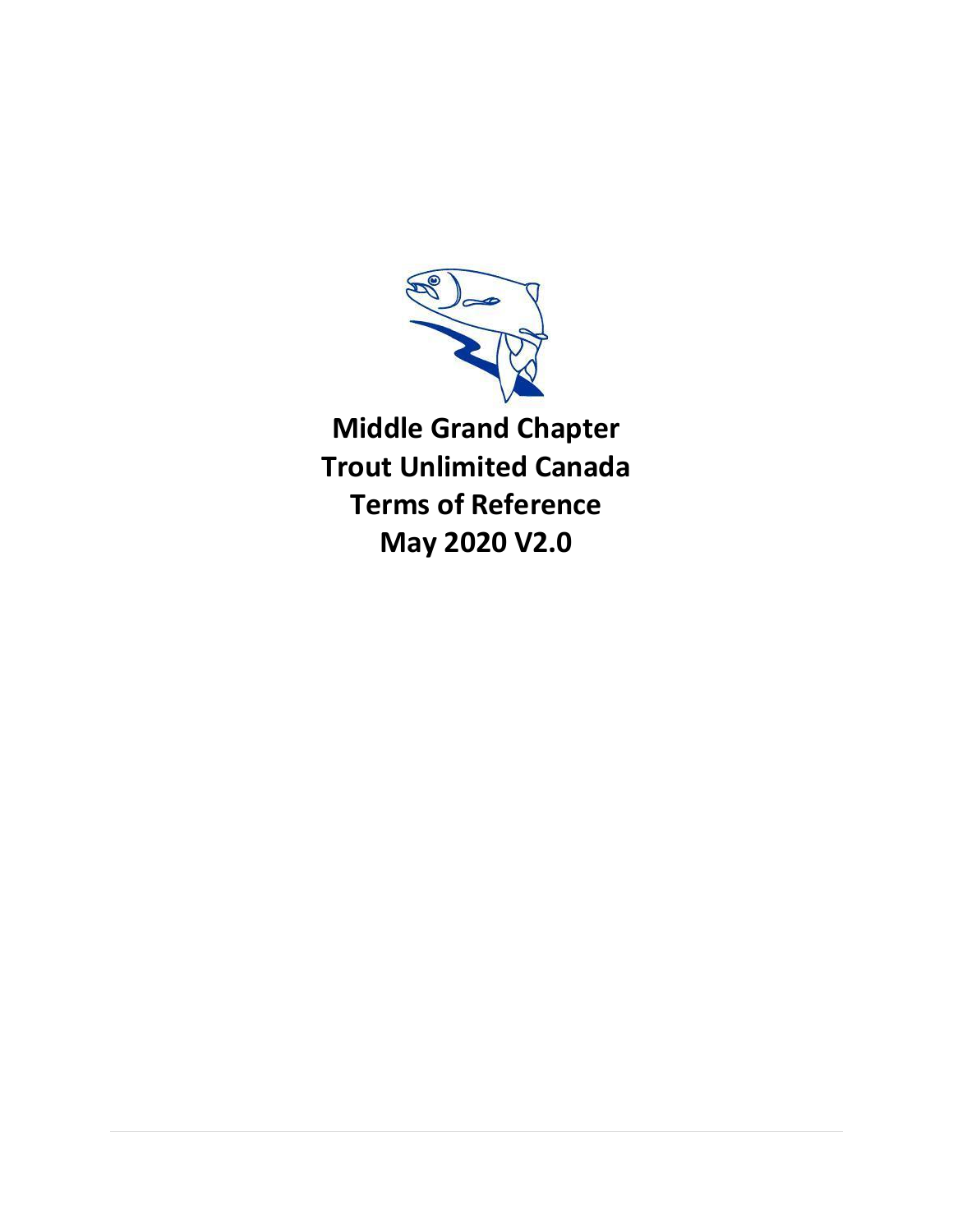# **Table of Contents**

| 1. | Introduction                                 | 3              |
|----|----------------------------------------------|----------------|
| 2. | <b>Background and History</b>                | 3              |
| 3. | <b>Mission Statement</b>                     | 3              |
| 4. | <b>Vision Statement</b>                      | 3              |
| 5. | Direction                                    | 3              |
| 6. | Goals                                        | $\overline{4}$ |
| 7. | Membership                                   | $\overline{4}$ |
|    | 7.1 Composition                              | $\overline{4}$ |
|    | 7.2 Executive Roles and Responsibilities     | 5              |
|    | 7.3 Sub-Committees                           | 6              |
| 8. | <b>File Management</b>                       | 7              |
| 9. | Meetings                                     | 7              |
|    | Appendix A - SWOT Analysis                   |                |
|    | Internal origin (attributes of organization) | 8              |
|    | External origin (attributes of environment)  | 8              |
|    |                                              |                |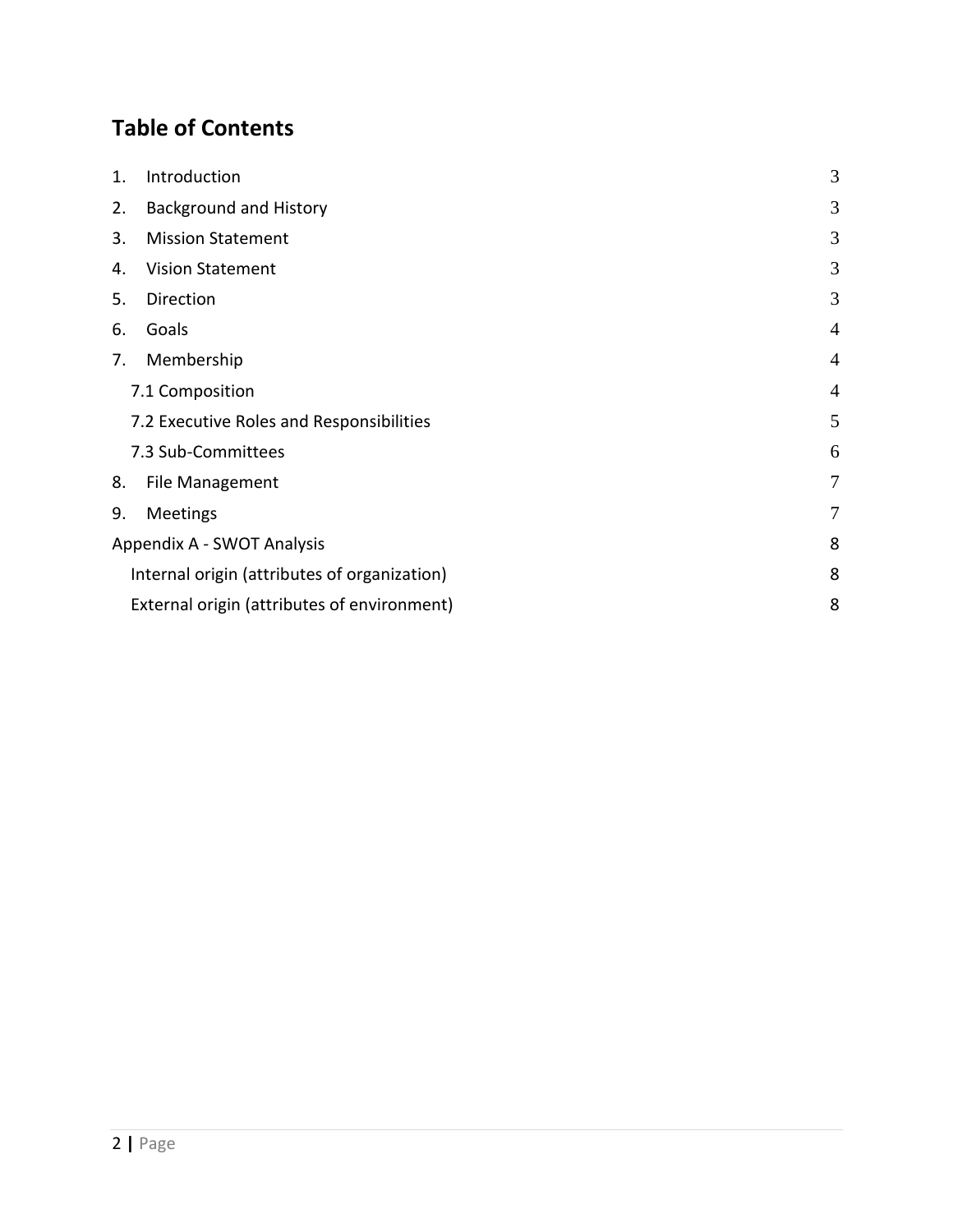## <span id="page-2-0"></span>**1. Introduction**

The Executive Members of the Middle Grand Trout Unlimited Chapter have developed this Terms of Reference with the guidance of comments from previous Trout Unlimited Canada facilitated Strategic Plan workshops. This Terms of Reference provides guidance to the Middle Grand Chapter to ensure that goals and objectives are met effectively, and allows the Chapter to efficiently utilize its resources . The Executive Members will review and update the Terms of Reference at the first executive meeting of each calendar year.

## <span id="page-2-1"></span>**2. Background and History**

Previously, a Whitemans Creek Chapter was formed in 1989, which evolved to become the Middle Grand River Chapter in 2003. Their activity started to decline, and members became inactive by 2009. The Chapter was officially recognized to no longer be a functioning Trout Unlimited Canada (TUC) Chapter in about 2012, and as such disbanded.

In 2014, a new group came together, which shared a common concern about the state and future of the Middle Grand River and its tributaries. They formed the Middle Grand Chapter in June 2014 with over 80 general members signing up at the first meeting. The Chapter was named after the middle stretch of the Grand River. This Chapter's territory encompasses some of the most heavily populated and agriculturally developed areas of Canada, which creates great challenges for freshwater resources. This requires a commitment to proactively conserve and protect this resource through stream rehabilitation and aquatic habitat improvement.

## <span id="page-2-2"></span>**3. Mission Statement**

*To work in partnership with watershed residents, agencies, and other Nonprofit Government Organizations to conserve, protect and rehabilitate the freshwater ecosystems and cold-water resources in the Middle Grand River, and its tributaries, for current and future generations. This is achieved through education, science-based plans, and direct action.* 

## <span id="page-2-3"></span>**4. Vision Statement**

*A healthy, functioning, species rich network of cold-water tributaries providing productive habitat for the cold-water fish species of the Middle Grand River, and its tributaries.* 

# <span id="page-2-4"></span>**5. Direction**

The direction and goals included here are the Middle Grand Chapter's response to the need for conservation, protection, and restoration of critical habitats in the Grand River watershed. This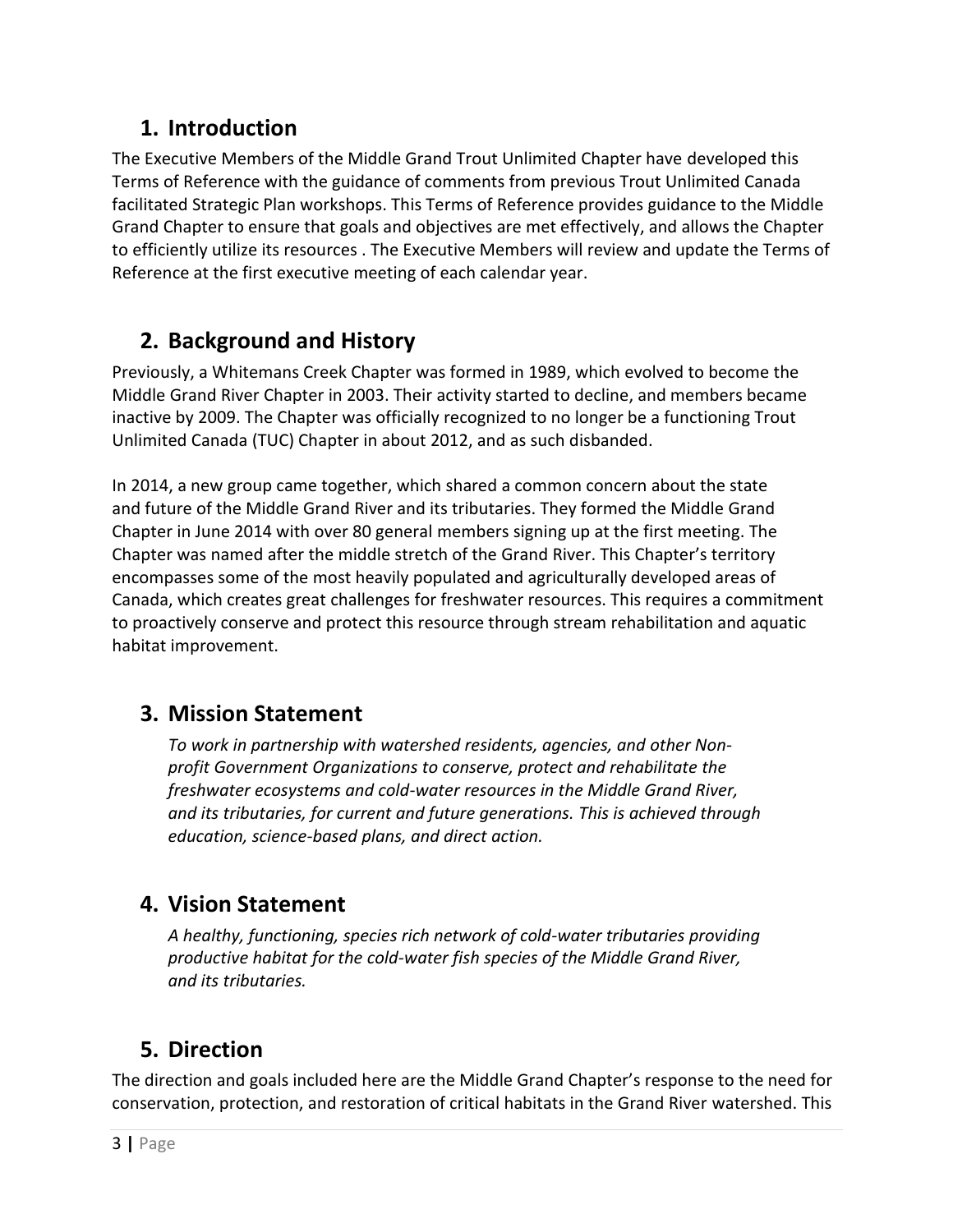direction was developed through discussion with the Chapter Executive members and the input of partners and stakeholder groups within the Grand River watershed.

With a fresh perspective on its mission, goals, objectives, as well as the environment in which it operates, the Middle Grand Chapter will pursue the following strategic direction:

- Gather relevant data in the Middle Grand to better understand and track the status of the critical habitats;
- Collaborate with local agencies and educational institutions to optimize data collection and surveying efforts;
- Identify and implement rehabilitation projects within the Middle Grand and it's tributaries;
- Advocate for conservation and protection of vital natural resources;
- Efficiently communicate with and educate the public and general membership; and
- Develop new and innovative partnerships.

The executive members have analyzed the Strengths, Weaknesses, Opportunities and Threats (SWOT Analysis) of the Chapter to help strategically assess the internal and external environment in which the Chapter operates (**Appendix A**). Internal factors are classified into strengths and weaknesses, while external factors are classified into opportunities and threats. This analysis has helped members reflect on their strengths to strive for the identified opportunities while being aware of weaknesses to avoid the identified threats. The analysis has helped set achievable goals and objectives for the Chapter.

## <span id="page-3-0"></span>**6. Goals**

The following goals are the Chapter's response to the important issues identified by their members in order to conserve, protect and restore the freshwater ecosystems and their coldwater resources in the Middle Grand:

- Protect headwaters and tributaries from degradation;
- Improve the ecological resiliency of the tributaries;
- Increase populations of native cold-water species such as brook trout and sculpins, and naturalized cold-water species such as rainbow and brown trout;
- Educate watershed residents on the value status of the watershed; and
- Advocate for sustainability in development.

## <span id="page-3-1"></span>**7. Membership**

#### <span id="page-3-2"></span>*7.1 Composition*

The Chapter consists of executive and general members. The executive membership should be composed of a maximum of sixteen (16) and no less than ten (10) members (due to the size of the Chapter), including the mandatory positions of President, Secretary and Treasurer. The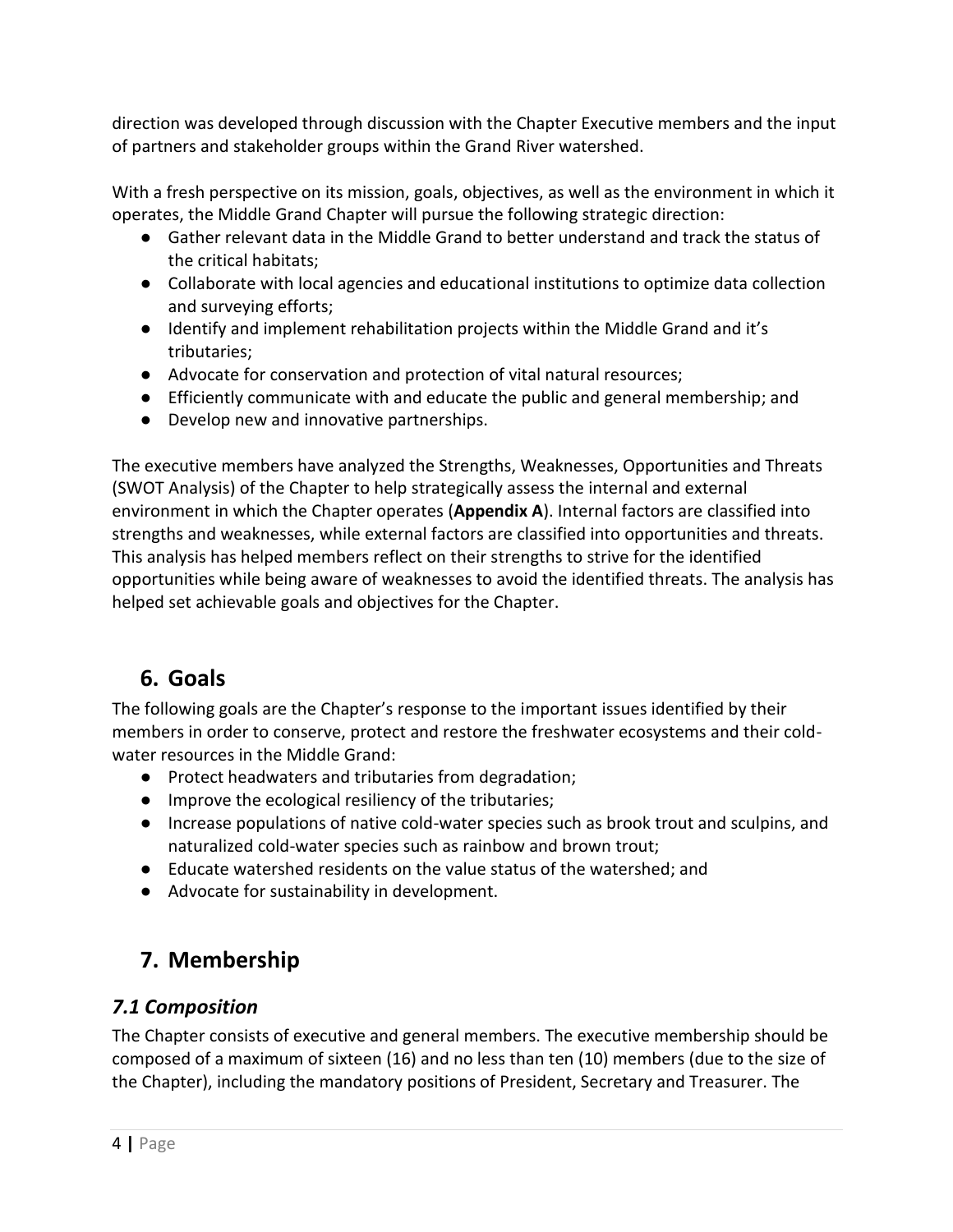general membership is open to anyone interested in contributing to the Chapter's goals, whether they are members of TUC or not.

#### <span id="page-4-0"></span>*7.2 Executive Roles and Responsibilities*

The Executive Members represent the Chapter's general membership and they guide the general members towards the Chapter's goals. To become an Executive Member of the Middle Grand Chapter, an individual must be a Trout Unlimited Canada Member in good standing the year of his/her election. Executive members are nominated and/or step down during the Chapter's Annual General Meeting. At the first Executive Members' meeting following the Annual General Meeting, Executive Members will self-nominate or be nominated for the various executive positions available. If a position only has one candidate nominated, they are successful in standing in that position. If more than one person is nominated for the same role, democratic voting will take place. The following are the executive roles and their responsibilities for the Middle Grand Chapter:

*Below are a list of executive roles and responsibilities. The positions with an \* are necessary, the rest may be added on an as-needed basis. The Chapter can add, subtract or change the responsibilities within each position as needed.*

President \* (2-year term)

- Represents the Chapter, TUC locally and provincially
- Main contact to TUC Ontario and head office
- Calls and chairs Executive, General, and Annual General meetings
- Co-ordinates yearly reporting
- Ensures that the Chapter's yearly reporting is submitted to TUC Ontario Office

Vice President (2-year term)

- Stands in for President when needed
- Support the Data and Projects sub-committee meetings by recording and distributing the respective meeting minutes

Secretary and Director of Communications \* (1-year term)

- Point of contact for public and general membership
- Records and distributes executive, general, annual general meeting minutes
- Maintains/updates membership lists in coordination with head office (including contact details such as e-mail and snail mail addresses for TUC members)
- Coordinate with rehabilitation team in advance of workdays and create events
- Coordinate photography from various chapter events and archive on chapter cloud server or social media platform
- Manages social media platforms
- Keeps dates and material current and relevant

Treasurer \* (1-year term)

● Maintains financial records and bank account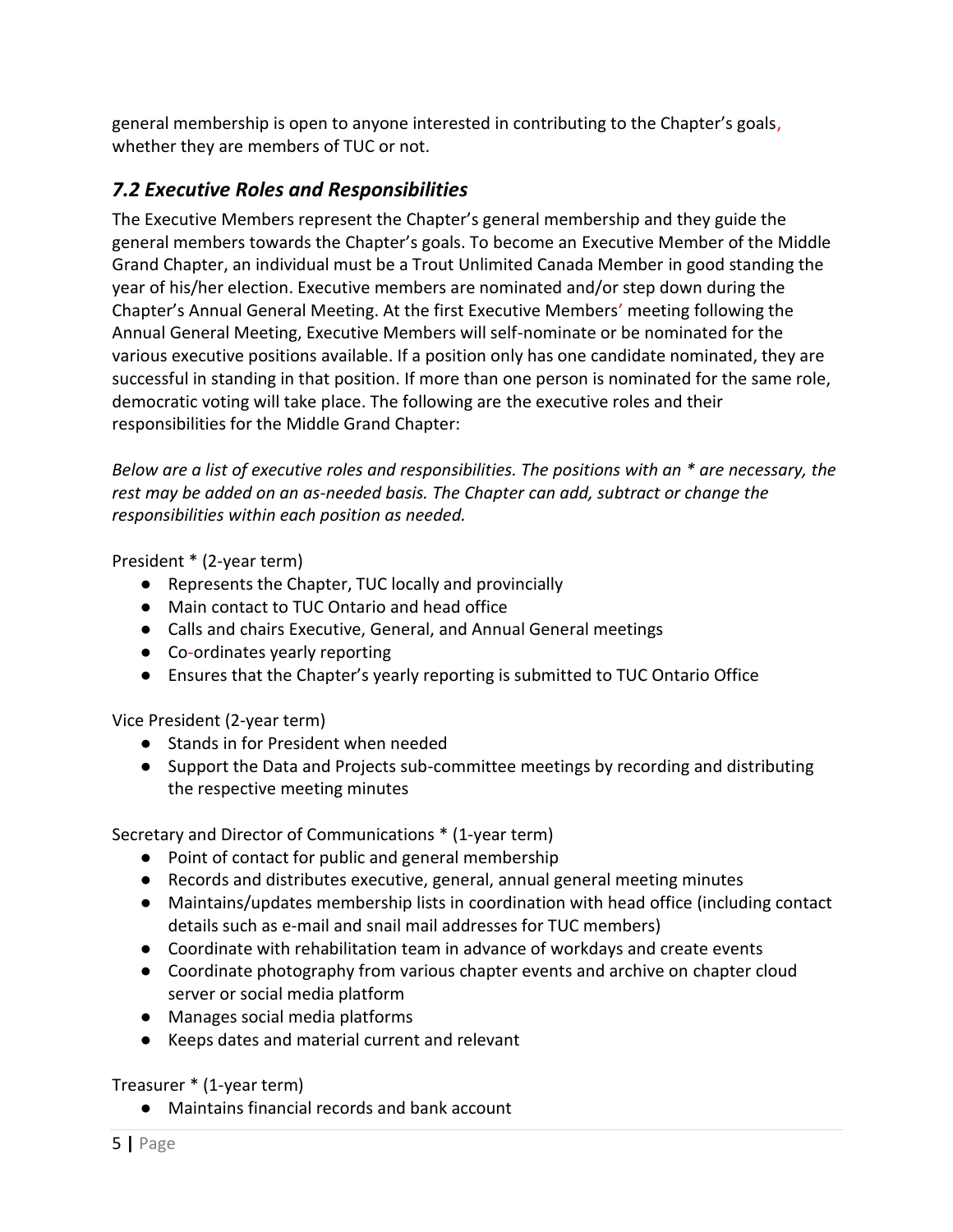- Maintains an inventory of the Chapters assets
- Process executive members' expenses
- Reports financial status to Chapter at each meeting
- Responsible for financial reporting to TUC head office

Director of Data Collection (1-year term)

- Point of contact for specific data projects
- Call and chair the Data Sub-committee meetings
- Organize and attend data collection workdays and events
- Maintain records and notes regarding meetings and correspondence on projects
- Take Data Sub-committee meeting minutes if the Vice President is unable to attend and do so.
- Provide update to Chapter executive on progress and timelines
- Provide material for newsletter and website
- Contribute towards annual reporting requirements

Director of Rehabilitation (1-year term)

- Point of contact for specific rehabilitation projects
- Call and chair the Project Subcommittee meetings
- Organize and attend workdays and events
- Maintain records and notes regarding meetings and correspondence on projects
- Take Projects Subcommittee meeting minutes if the Vice President is unable to attend and do so.
- Provide update to Chapter executive on progress and timelines
- Provide material for newsletter and website
- Contribute towards annual reporting requirements

Directors-at-Large (1-year term)

- Provide input on Chapter decisions
- Support other executive members as needed
- Participate in sub-committees of interest
- Provide material for newsletter and social media platforms
- May assume other roles as needed

#### <span id="page-5-0"></span>*7.3 Sub-Committees*

Sub-Committees will be responsible for carrying out the executive members' assigned work in a manner that supports the purpose and goals of the Chapter.

Sub-Committees will consist of at least three (3) Executive Members. For each sub-committee, one person will be nominated as a director and chairperson. Executive Members can join and leave sub-committees as they see fit if a minimum of three members remain. General members and partner agency representatives can also join these sub-committees if they are selected for their abilities to complete assigned tasks and responsibilities.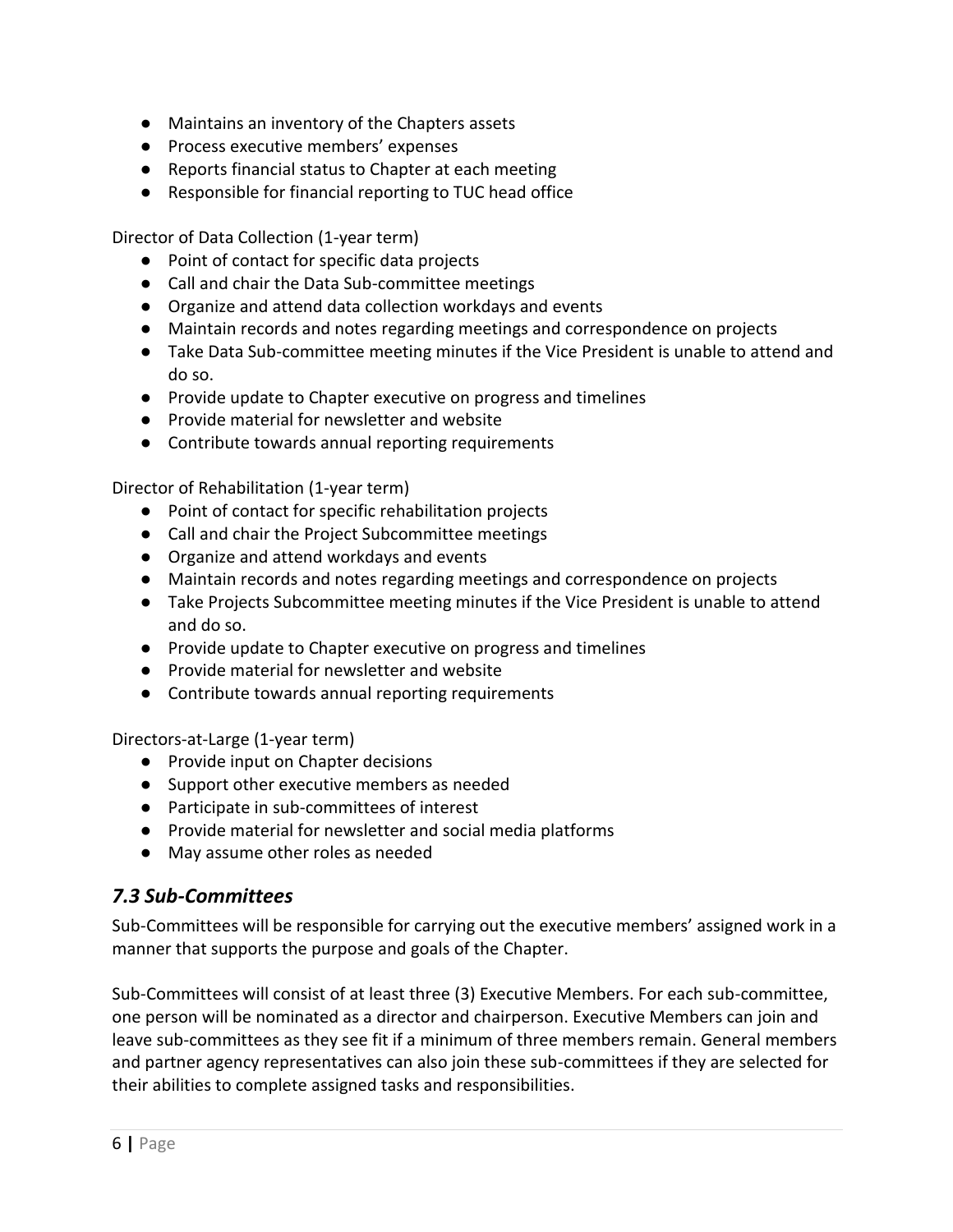To effectively manage and organize data collection and rehabilitation work, there will be a Data Collection Sub-Committee and Projects Sub- Committee, chaired by the Data Collection and Rehabilitation Directors, respectively. These sub-committees will meet as needed, when the Director calls a meeting, and will be the planning base for data collection and field workdays.

<span id="page-6-0"></span>Activities of each Sub-Committee will be reported at the following Executive Member Meetings.

## **8. File Management**

All Executive members will be given access to the Chapter's Dropbox folder where all Chapter documents must be filed. This includes but is not limited to: Chapter documents, Annual Reports, data collection, photos, presentations, meeting minutes and project information.

## <span id="page-6-1"></span>**9. Meetings**

The Executive Members may designate locations, dates, and times during the year for Executive Member' Meetings. Cancellations and emergency meetings may be called at the discretion of the President.

Executive Members will meet at least three (3) times per year. All members in attendance will have equal voting rights at Executive Meetings. The Minutes of all Executive Meetings will be distributed to each Executive Member with any required attachments.

The general members will meet at least one (1) time per year, at the Annual General Meeting held before March 31<sup>st</sup> of each year.

#### **Witness the seal of the Middle Grand Chapter.**

**Passed by the Members on May 12, 2020**

Happalt

Name: Hajnal Kovacs Name: Andy Dietrich Title: President Title: Secretary

\_\_\_\_\_\_\_\_\_\_\_\_\_\_\_\_\_\_\_\_\_\_\_\_\_\_\_\_\_\_